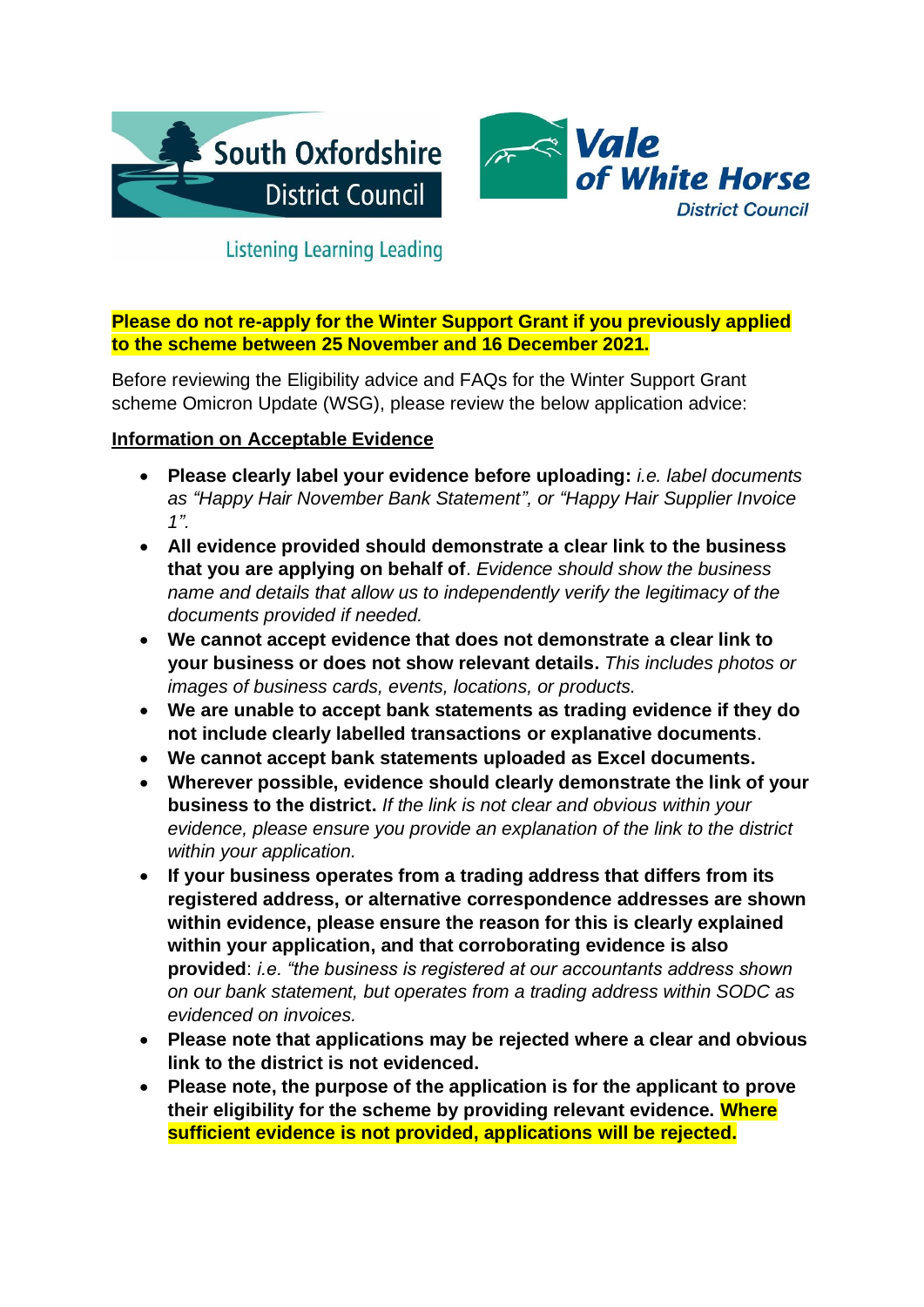# **Eligibility Information and FAQs**

[1. Who can apply for funding through the winter support grant](#page-2-0) funds?

[2. Why is the funding limited to these categories?](#page-4-0)

[3. I do not qualify for either category, is there any alternative funding available?](#page-4-1)

[4. I am a sole trader and not a resident of South or Vale, but I have a mobile](#page-5-0)  [business operating in the area, can I apply?](#page-5-0)

[5. Can charities apply for funding?](#page-5-1)

[6. Can town and parish councils apply for funding?](#page-5-2)

[7. What is meant by a wedding / event venue?](#page-5-3)

8. I am applying for a start-up [grant, but have accessed previous Local Authority](#page-5-4)  [Covid Grant support schemes, can I still apply?](#page-5-4)

9. Why can't [funding be used as salary support for the business owner, or](#page-6-0)  [employees?](#page-6-0)

[10. Will any post-payment grant monitoring take place?](#page-6-1)

[11. If my application is successful, will I need to repay the grant?](#page-6-2)

[12. Are grant funds taxable?](#page-6-3)

[13. Will I receive any updates on the progress of my application?](#page-6-4)

[14. I have missed vital information from my application, can I edit my application](#page-7-0) or [add information?](#page-7-0)

[15. For the sector specific grant, what](#page-7-1) do you mean by hardship?

16. Who can [apply as a wholesaler?](#page-7-2)

17. Who can apply as a visitor attraction?

[18. How much funding will successful applicants be awarded?](#page-7-3)

**If your question is not covered by this list, please contact [business.support@southandvale.gov.uk.](mailto:business.support@southandvale.gov.uk)**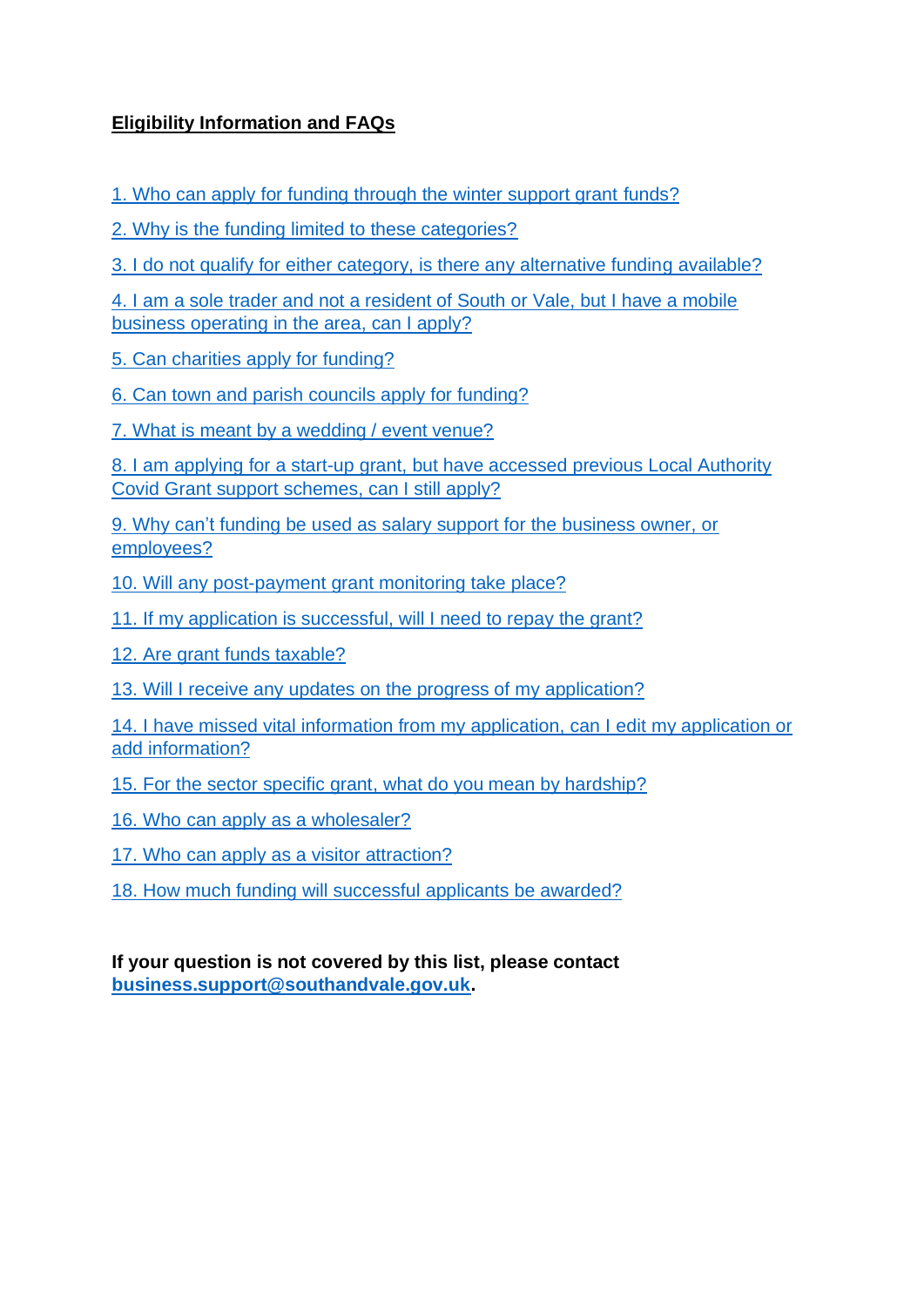<span id="page-2-0"></span>**1. Who can apply for funding through the Winter Support Grants (WSG) programme?**

The primary purpose of the WSG scheme is to support South and Vale based businesses that are continuing to face challenging trading conditions caused by the Covid-19 pandemic (including the Omicron variant).

Please note: For the purpose of this grant, a business is defined as *"carrying on a trade or profession, or buying and selling goods or services in order to generate turnover"*.

Applicant organisations must be based in and able to evidence a permanent trading address within the appropriate local authority boundaries.

### **We are offering funding under two different schemes, a Hardship Sector Grant, and Start-Up Grant, details as follows.**

### **HARDSHIP SECTOR GRANT**

Applications are invited from businesses that can evidence they are operating as a:

- Brewery, Winery, Distillery, including wholesalers within sector and Freelance professionals within sector
- English Language School
- Wholesaler in any sector

Or primarily within the following sectors:

### **EVENTS SECTOR**

- Event Caterer
- Event Hire
- Events Logistics
- Event Organiser
- Event Security
- Event Technical services (including sound engineers, audio visual providers)
- Events Technology Supplier
- Event Venue Operator
- Exhibition Suppliers
- Wholesaler within sector
- Freelance professional within sector
- Supply Chain within sector

#### **HOSPITALITY SECTOR (added for Omicron update)**

- Bar
- Café
- Canteen
- Public House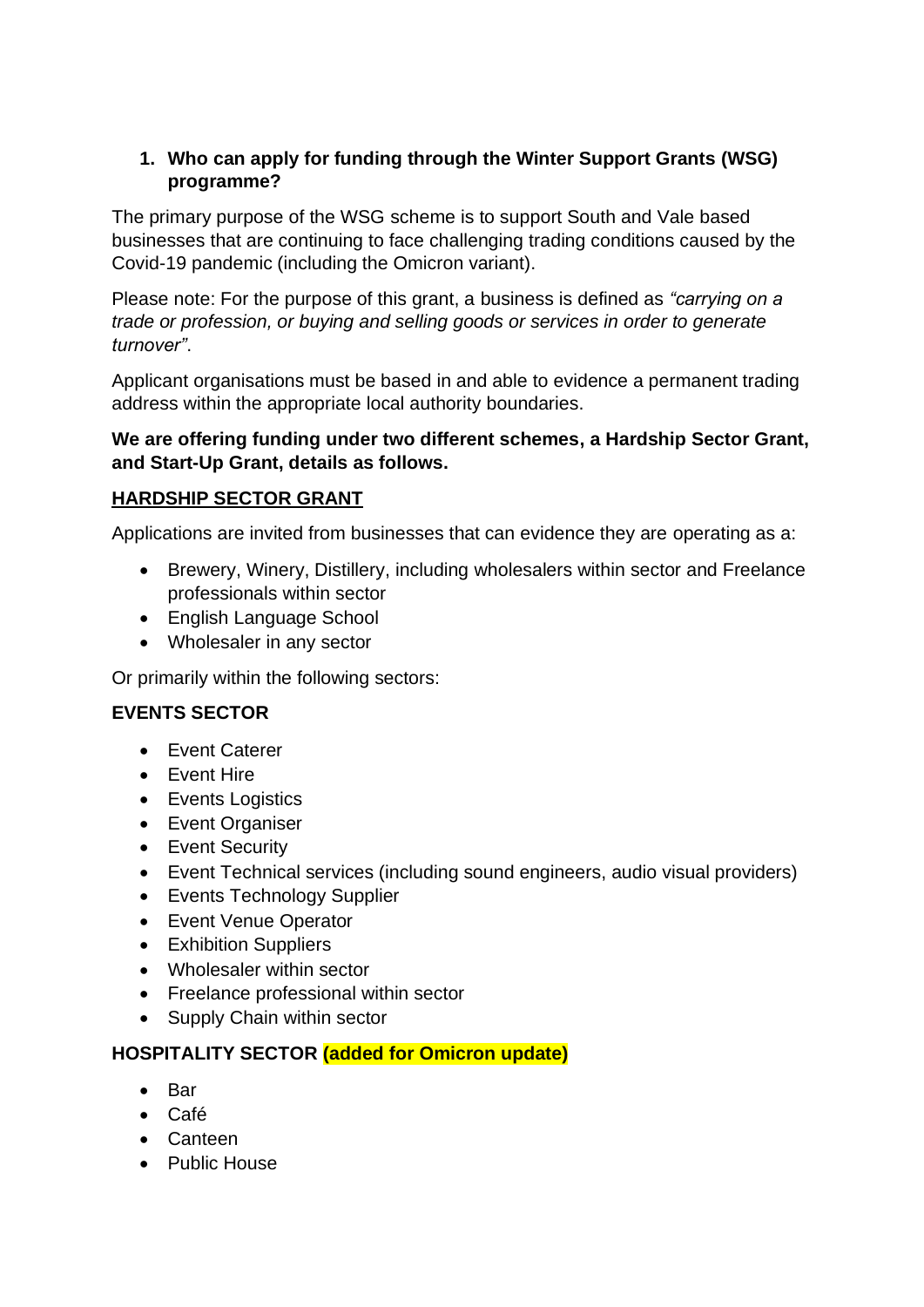- Restaurant
- Social Club
- Freelance professional within sector
- Wholesaler within sector
- Supply Chain within sector

# **LEISURE SECTOR (added for Omicron update)**

- Dance/fitness Studio
- Golf Course/Driving Range
- Gym
- Indoor Playground (inc.softplay)
- Skating Rink
- Shooting/Archery venue
- Sports Courts
- Swimming Pool / water park
- Trampolining Centre
- Freelance professional within sector
- Supply Chain in sector
- Wholesale in Sector

### **PERSONAL CARE SECTOR (added for Omicron update)**

- Barber
- Beauty and Hair
- Massage
- Nail
- Piercing
- Spa
- Tanning
- Tattoo
- Freelance professional within sector
- Supply Chain in sector
- Wholesale in Sector

# **THEATRE SECTOR**

- Cinema
- Concert Hall
- Theatre
- Freelance professional within sector
- Supply Chain in sector
- Wholesale in Sector

# **TRAVEL & TOURISM SECTOR**

- Accommodation Provider
- Holiday Park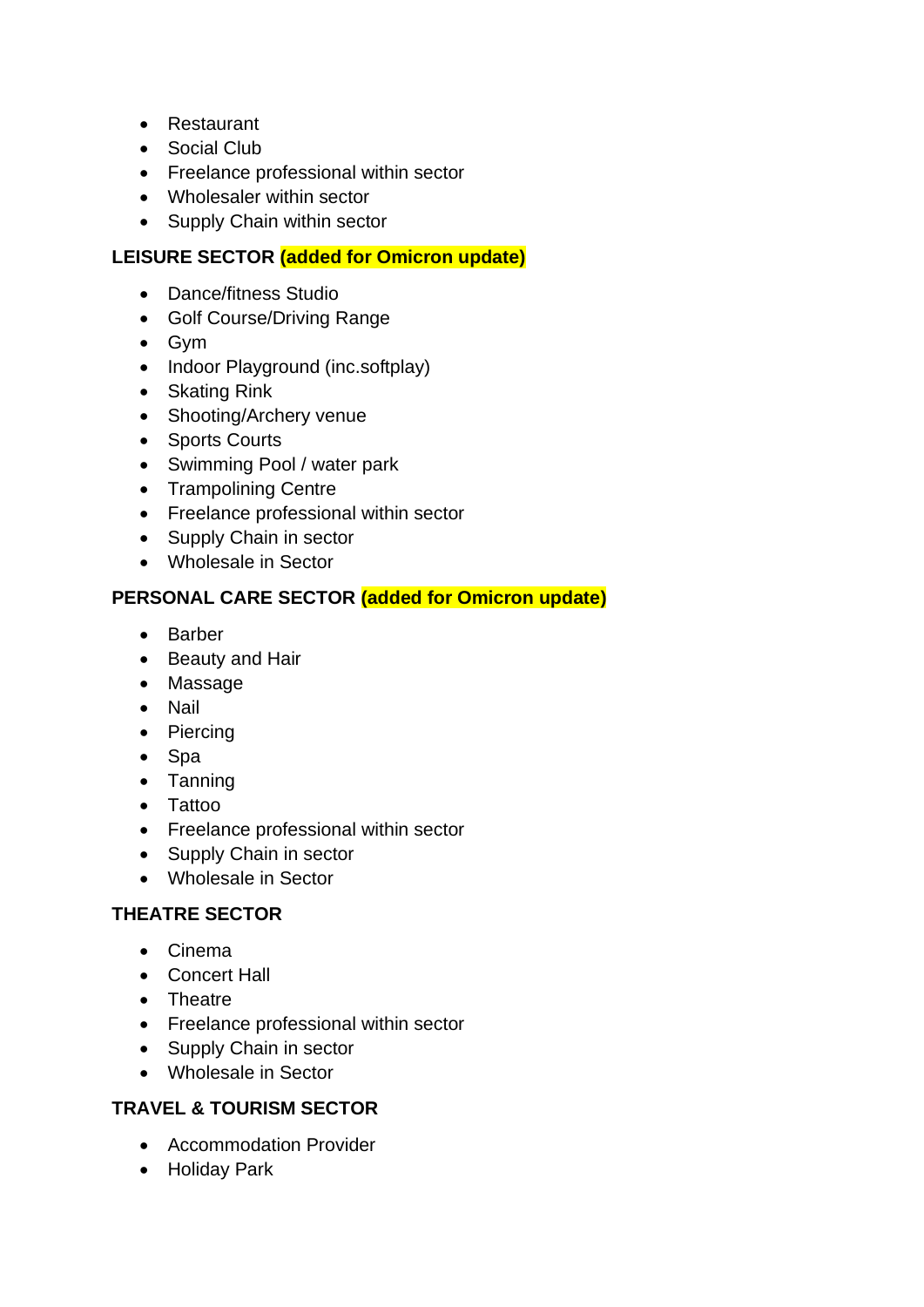- Travel Agent
- Travel Consultant
- Transport Provider
- Tour Operator
- Tour Guide
- Ticketing services
- Visitor Attractions
- Freelance professional within sector
- Supply Chain in sector
- Wholesale in Sector

### **WEDDING SECTOR**

- Bridal Shop
- Wedding Caterer
- Wedding Florist
- Wedding Hair / Beauty Services
- Wedding Hire Company
- Wedding Organiser
- Wedding Performer
- Wedding Technician
- Wedding Venue
- Freelance professional within sector
- Supply Chain in sector
- Wholesale in Sector

Applications for the Sector Hardship Grant are invited from businesses operating primarily within the listed sectors. Businesses will only be eligible where their main service falls within one of the above listed business types or sectors.

The main service can be determined by assessing which category constitutes 50% or more of their overall income and applicants must be able to evidence that most of their revenue is derived from one of the business sectors above (on request).

# **START-UP GRANT**

Applications are also invited from South and Vale based businesses, operating in any sector, **that began trading between the 1 April 2021 and 1 November 2021.**

Start-up applicants must be able to evidence the date their business was legally established, and detail how their business intends to use the grant funds.

# <span id="page-4-0"></span>**2. Why is the funding limited to these categories?**

The Councils have limited discretionary funding available. The Councils have used their discretion to offer support to a limited number of sectors, these are based on the Government's ARG scheme guidance for local authorities.

<span id="page-4-1"></span>**3. I do not qualify for either grant category, is there any alternative funding available?**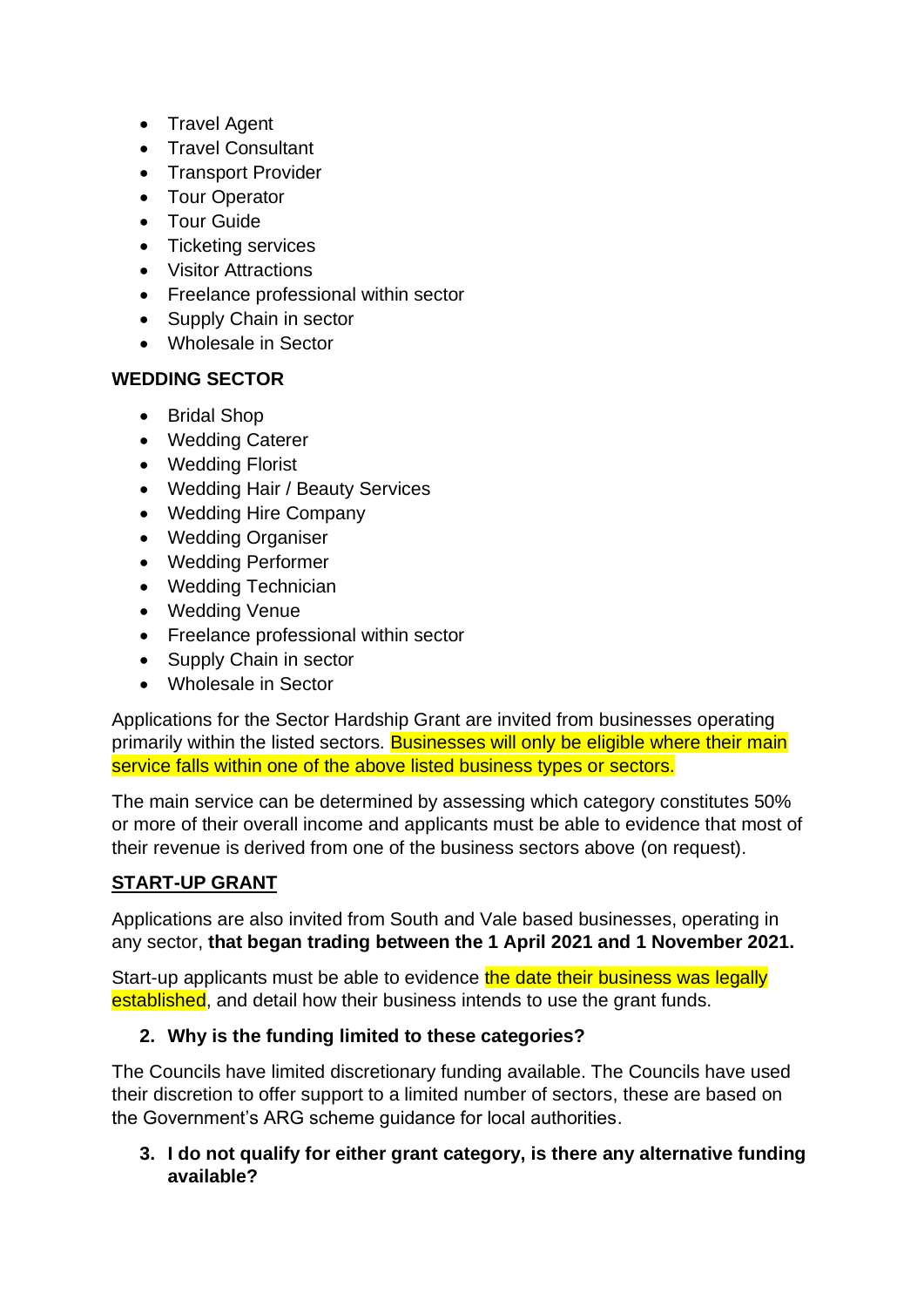For the latest information on the availability of Covid-19 business support grants, please visit our website at [www.svbs.co.uk.](http://www.svbs.co.uk/)

Application forms for the Omicron Hospitality and Leisure Grant (OHLG) can be found on the [SVBS website here](https://www.svbs.co.uk/omicron-hospitality-and-leisure-grant/) from Midday on 19 January 2022.

The OHLG scheme is open to businesses offering in-person services, where the main service (50% or more of overall income) and activity takes place in a fixed ratepaying premises, in the hospitality, leisure and accommodation sectors.

### <span id="page-5-0"></span>**4. I am a sole trader and not a resident of South or Vale, but I have a mobile business operating in the area, can I apply?**

To apply, sole traders must be a resident of the district, or **operate from within fixed commercial premises within the district** (backed by appropriate evidence, such as a premises lease or business rates bill).

Unfortunately, we cannot accept applications from sole traders based outside of the districts that operate mobile businesses within South or Vale's boundaries. This includes mobile businesses that are licensed by South Oxfordshire or Vale of White Horse District Councils.

# <span id="page-5-1"></span>**5. Can charities apply for funding?**

This grant fund is primarily aimed at businesses. For the purpose of these schemes, businesses are defined as carrying on a trade or profession or buying and selling goods or services in order to generate turnover.

If a charity has a trading arm engaged in buying and selling goods, or operates primarily within one of the sectors listed within the sector hardship grant, (i.e. a charity owned wedding venue) then we encourage an application for consideration.

# <span id="page-5-2"></span>**6. Can town and parish councils apply for funding?**

This grant fund is primarily aimed at businesses. For the purpose of these schemes, businesses are defined as carrying on a trade or profession, or buying and selling goods or services in order to generate turnover.

If a town or parish council has a trading arm engaged in buying and selling goods, or operates primarily within one of the sectors listed within the sector hardship grant, (i.e. a parish council owned wedding venue) then we encourage an application for consideration.

# <span id="page-5-3"></span>**7. What is meant by wedding / event venue?**

If requested, applicants selecting a wedding or an events venue as their business category must be able to evidence that the primary use of the facility is for weddings or specialised event hire (such as exhibitions or conferences).

# <span id="page-5-4"></span>**8. I am applying as a start-up but have accessed previous Local Authority Covid Grant support schemes, can I still apply?**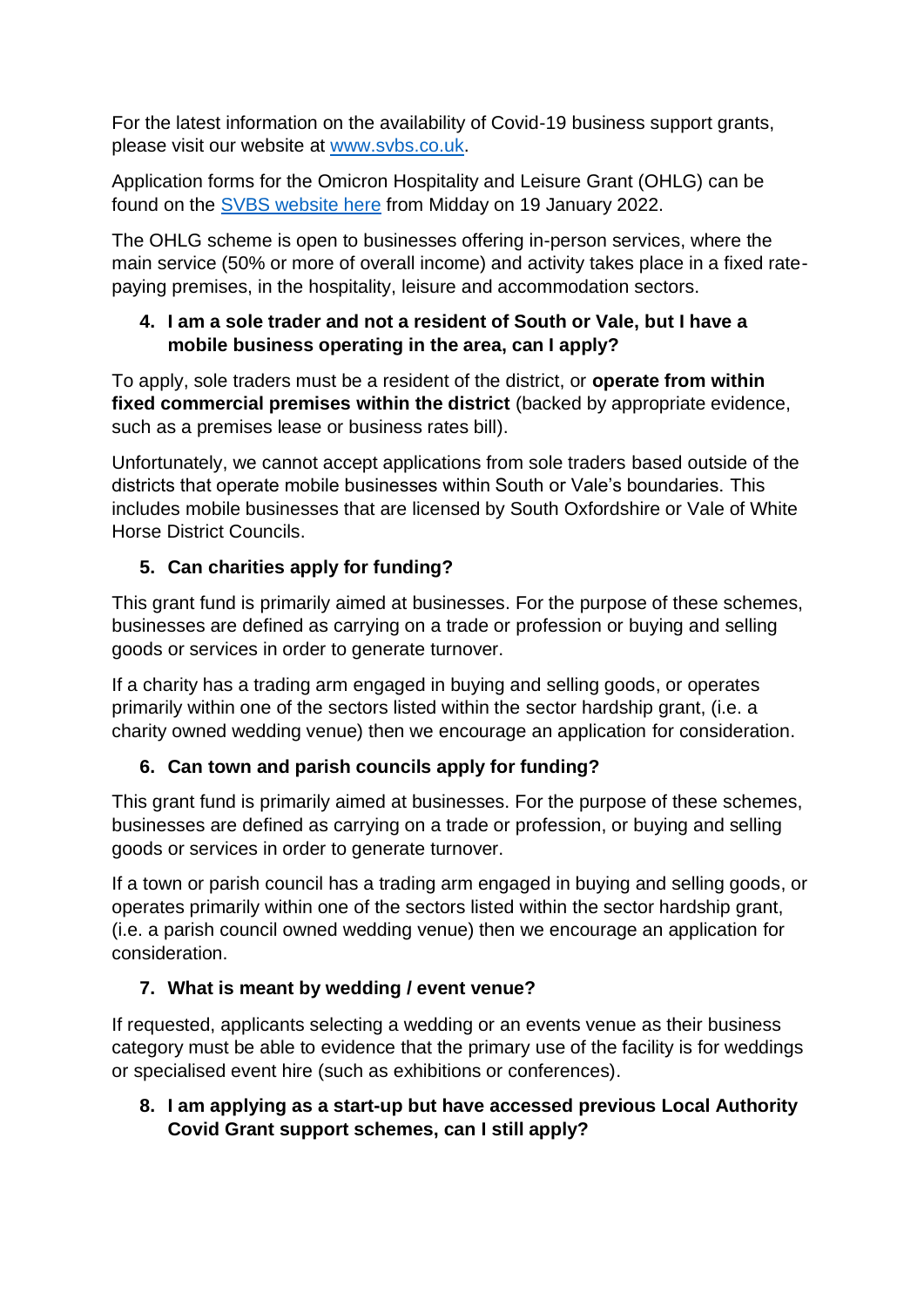The start-up grant scheme is reserved for businesses that have not been able to access previous Covid grant support administered by Local Authorities. (Please note this excludes national covid support schemes such as those administered by the Arts Council, and those operated by independent organisations, including banks)

If your business operates within one of the sectors outlined for the Sector Hardship Grant, then you may consider applying for this grant stream instead.

# <span id="page-6-0"></span>**9. Why can't funding be used as salary support for the business owner, or employees?**

Government guidance for the Additional Restrictions Grant states *"ARG funding should not be used as a wage support mechanism".* Businesses are asked to declare that grants will not be used for this purpose at the declaration stage of the application form. Government organisations may undertake follow up checks as described in point 10 below.

# <span id="page-6-1"></span>**10.Will any post-payment grant monitoring take place?**

Due diligence checks may be undertaken by both the awarding council, and Government departments, including BEIS and HMRC, following award of a grant.

As per the privacy statement for the scheme, we will share your information with Central Government for reporting on what grants the councils have paid. We will share your information to enable the Department for Business, Energy & Industrial Strategy (BEIS) to undertake research and evaluation of the grant scheme. You may be contacted by BEIS for research purposes.

To check and validate grant applications, your information may be shared with organisations such as Spotlight, cabinet office and National Fraud Initiative and the National Anti-Fraud Network (NAFN).

# <span id="page-6-2"></span>**11.If my application is successful, will I need to repay the grant?**

Grants issued under this scheme are not required to be repaid, unless paid in error by the Council, or because of fraudulent activity.

# <span id="page-6-3"></span>**12.Are grant funds taxable?**

Grant income received by a business is taxable and will need to be included as income in the tax return of the business. Only businesses that make an overall profit once grant income is included will be subject to tax.

# <span id="page-6-4"></span>**13.Will I receive any updates on the progress of my application?**

Winter support grant applications are being assessed as a single lot once the scheme has closed for applications.

Due to our limited resources in processing grants, we ask that businesses do not contact us specifically to seek an update on the progress of an application as we will not be able to service these types of requests.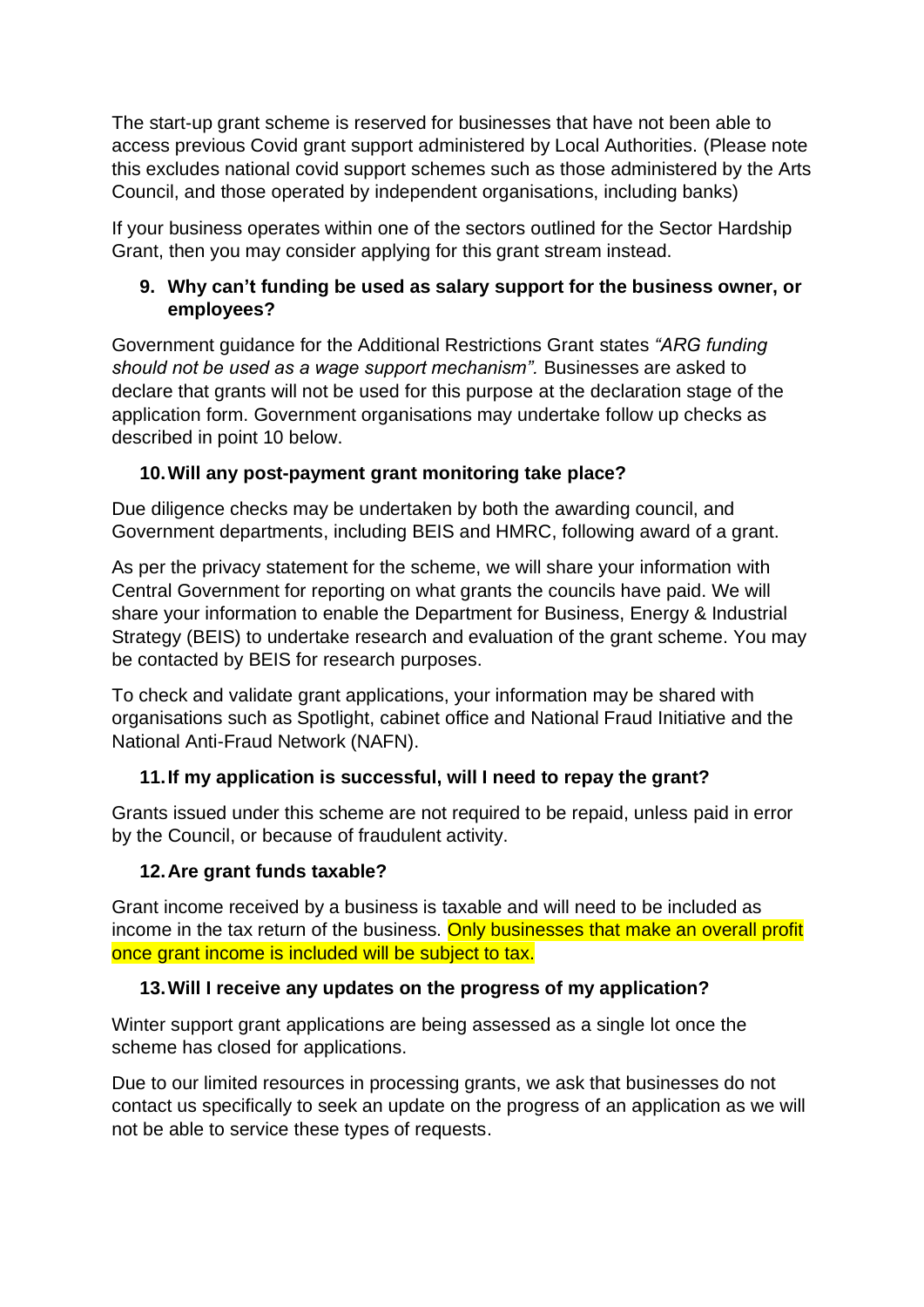Please be assured that all applicants will be informed of our funding decision as soon as possible, and all payments for the scheme will be completed before the 31<sup>st</sup> March 2022.

### <span id="page-7-0"></span>**14.I have missed vital information from my application, can I edit or add information?**

We ask that applicants ensure all information is correct and fully provided before submission. **Once you complete and submit the application form, you cannot amend, update, or otherwise edit your application.** If your application does not contain the requested information or evidence, it may be rejected.

Unfortunately, we are unable to offer the opportunity to apply for the scheme again, this is due to the timescales required for us to assess applications, and the deadline set by Government for full defrayal of funds under the scheme (funds must be defrayed by 31<sup>st</sup> March 2022).

Please note that as part of your application, you are asked to agree to the following condition: *"I understand that my application will be rejected if I do not provide the information requested on the application form in full, and that once my application has been submitted, I will no longer be able to edit or add information to my application."*

# <span id="page-7-1"></span>**15. For the sector specific grant, what do you mean by hardship?**

The sector hardship grant seeks to support businesses facing ongoing challenges related to the pandemic. This may include but is not limited to debt incurred due to the pandemic, staffing, supply or logistics issues, increased costs, disruption to customer base, adaptations to premises.

# <span id="page-7-2"></span>**16.Who can apply as a wholesaler?**

Businesses in any industry who exist as a "merchant middleman", i.e. a business that buys stock in bulk and sells mainly to retailers, merchants, or industrial, institutional, and commercial users mainly for resale or business use.

For this scheme, the wholesaler's main cliental should not be the public. To qualify through this category, evidence provided should clearly show wholesale activity.

# **17. Who can apply as a visitor attraction?**

Permanently established destinations, a primary purpose of which is to allow public access for entertainment, interest, or education rather than being primarily a retail outlet or a venue for sporting, theatrical or film performances.

Attractions that have been built purposely to attract visitors into that area.

### <span id="page-7-3"></span>**18. How much funding will successful applicants be awarded?**

The award will be based on our remaining funding divided by the number of successful applications received.